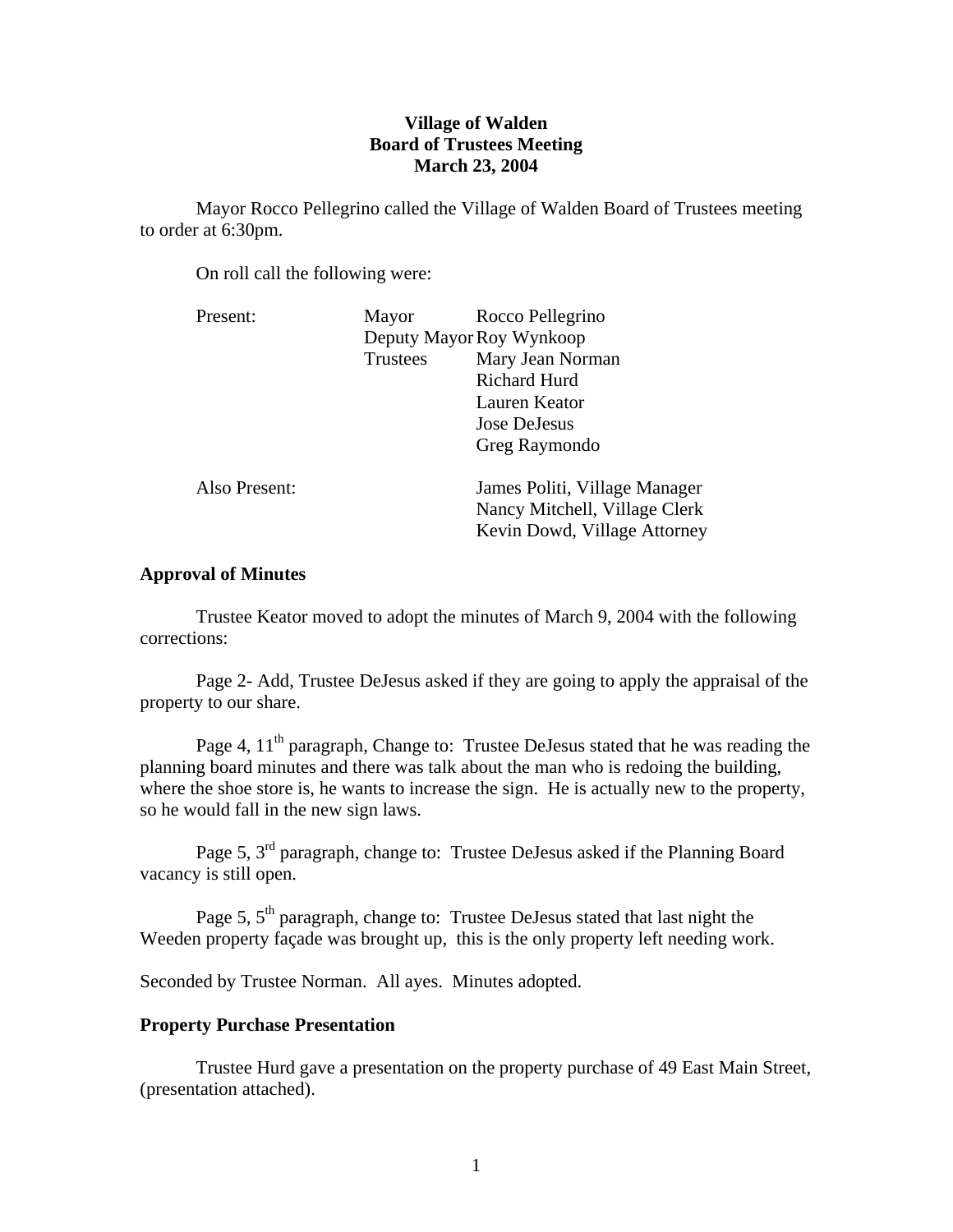Irving Zuckerman, Verticon Ltd., explained the Wickes Law to the Board and the public, which is a requirement of the State of New York that calls for when public funds are used for a project there, are certain requirements. The bidding Wickes Law requires upon bidders a very formal bidding format, certain amount of fee that is paid to the various personnel that works on Wickes jobs. A none union laborer working on a job, they would get \$28.04 per hour, with health benefits, and on a prevailing scale Wickes job that number jumps up to \$43.24 per hour, which includes benefits.

Trustee Hurd continued his presentation.

Mayor Pellegrino read the attached letter from Walt Sweed.

Althea Mullarky, 3 Watkins Drive read the attached statement.

 Becky Pearson, 167 Walnut Street stated that she went around and got a petition to not put DPW in the middle of the village. There were over one hundred and some signatures. Most of the people she spoke to do not feel it's the right place for a DPW building, noise, traffic, cost, fencing and the amount of money that has to be put in there. The village talks about putting offices in that building, you bought a house behind here for over \$80,000 that was to be torn down for a parking lot. It's not torn down, and she thinks it's not torn down because of asbestos. Now it's going to be a knife museum. It is an option for offices. She showed pictures of the present DPW, how it looks and how it got to look that way. Its years and years of misuse and not being kept up. There looks like there could be room down there to expand. She's not one to know building. She did not go on the premises because she was not allowed on the premises. There are used cars, vehicles and debris, she is concerned about upkeep. She also has pictures of upkeep of other buildings that the Village owns and we can't keep those buildings up. The house at Olley Park, there is holes in the buildings, and the pipes froze. The building at Wooster Grove the gutters are falling off. The park at Bradley Field the sidewalk is coming up. It needs a new fence. The fence on Route 52 the people can't walk through to get there. This is all Village property that we are talking about. She is concerned with putting that in the middle of the village and what's going to happen. A lot of the people she contacted live on Highland Avenue who were concerned with noise, and trucks backing up beeping in the middle of the night. You also talked about a break room, to buy a new building for a break room because there isn't one there, she doesn't think that this building has a break room and how many people work in this building during the day. She doesn't feel the village should be purchasing a building just for a break room. She showed more pictures of things that could be worked on. There is a parking lot that is full most of the time. The Oak Street parking lot is very functional. We can build that up. Right now it's a mess. There is debris and an unmarked car. The first time they heard about this building for real was last week and now she is afraid that what is going to happen is they are going to vote on it and it will be done and over with. She thanked the Board for entertaining comments tonight.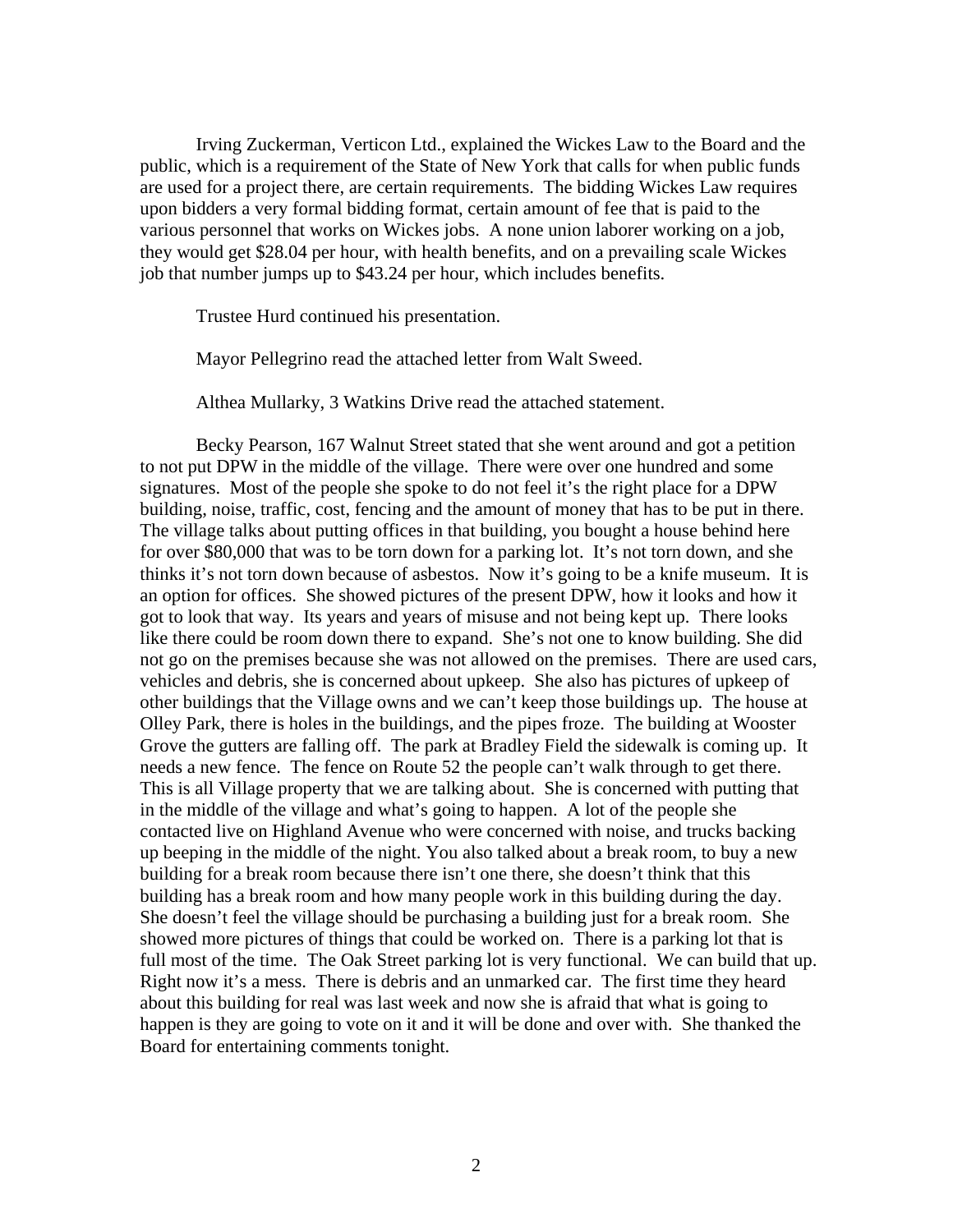Jeff McCormick, 23 Railroad Avenue expressed his concerns with small children in the area. He works at night and his bedroom windows face that building. DeGroodt has trucks and he is there by 6:30am and gone by 7:30am. Mr. McCormick doesn't get home until 7:30am. His concern is that it is in the middle of the village. He went down to DPW today and that place looks like a garbage hole. Now you're going to put this in the middle of the village where there are kids on the streets. The building is not fit for what the village plans on using it for. It doesn't make sense and now they are talking about putting a train station in the village. The track is right across the street. He asked if the village was going to fence the building in and if that was part if the \$170,000 to fix this building over. He asked if the property went from Route 52 all the way over to Grant Street. He feels this is a bad choice and his property value is going to decrease.

Deputy Mayor Wynkoop stated no, just as far as Mr. McCormick's house.

 Mr. McCormick also indicated that everything across the street on Railroad Avenue is residential.

 Trustee DeJesus asked the Village Attorney to explain what uses are allowed in that particular area.

 Mr. Dowd explained that building was zoned and permitted to be built because it's in an industrial zone. It's an I-2 zone so therefore that kind of building and that kind of use was totally reviewed by the Planning Board before that building was built. They went through the environmental process before that building was built and it was built for what it was intended for which is for heavy truck traffic. It is what is allowed in an I-2 zone.

 Trustee DeJesus asked if there was a plan to sell that building for a specific purpose recently, is that correct?

 Trustee Raymondo stated that there was someone interested in doing cars there. He further stated that you can't stop anyone from purchasing the building. You have to consider that heavy industry could move right across the street.

Mr. Dowd stated that there is about 20 or 25 uses that are allowed in that zone.

Trustee DeJesus asked Mr. Dowd to cite a few.

 Mr. Dowd stated, automobile laundry, dry cleaning plant, fuel oil storage, non nuisance industry, machine repair, monument works, publishing and printing, storage yard for building materials, truck station or railroad yard, warehouse, liquid petroleum gas storage, to name a few.

Mayor Pellegrino stated that all those buildings would need truck traffic to get to.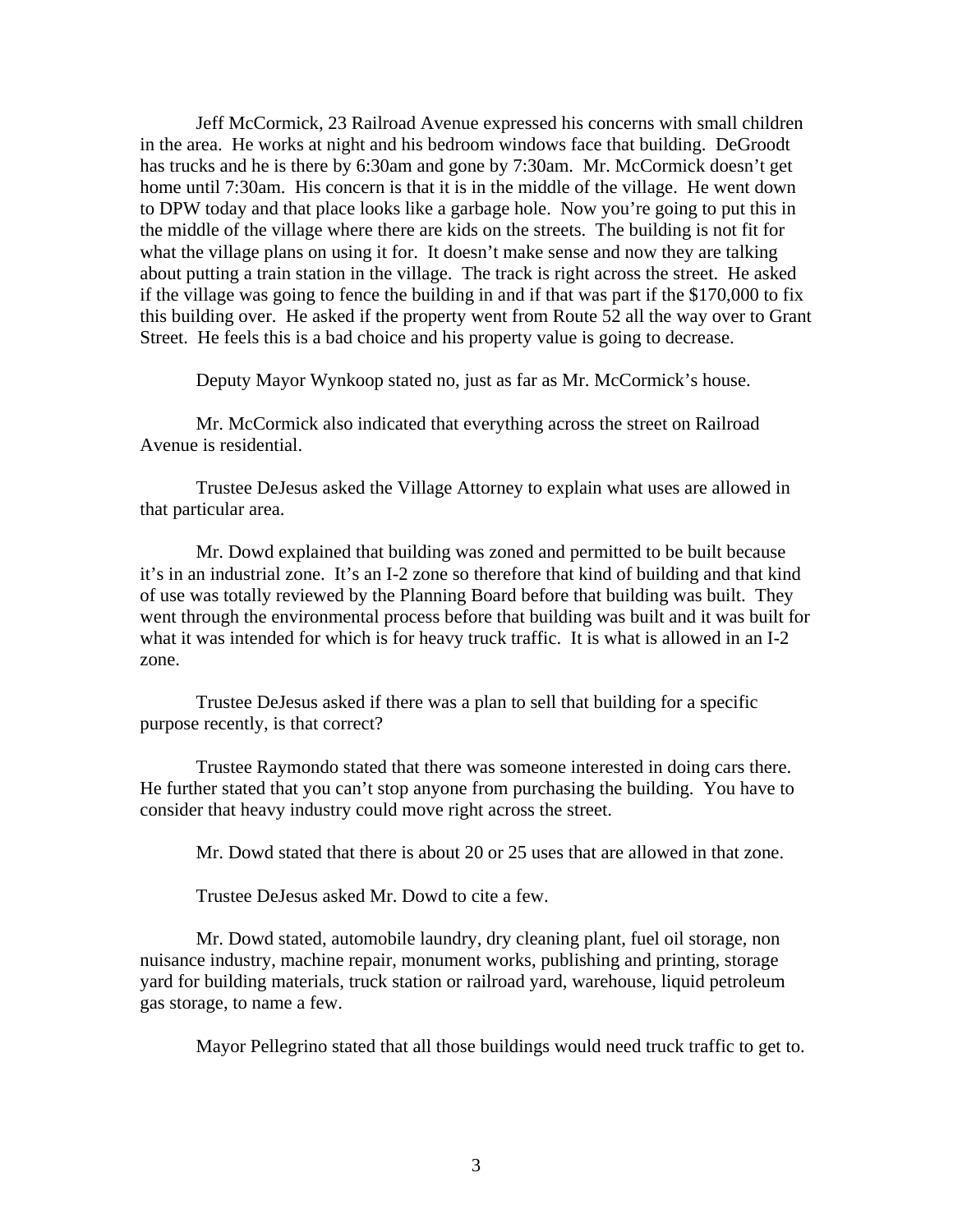Lisa Phillip stated that she lives right next to Mr. McCormick at 19 Railroad Avenue and that building is across from where she lives. The kids are out there and if it's going to look like the back with all the trees she doesn't want that across from her.

 Trustee Hurd asked Ms. Phillip's if she was confusing that with the Bradley Lane site. She got confused with the pictures of Bradley Lane.

Ms. Phillips stated that she means where the DPW garage is now.

Trustee Hurd stated that stays there.

Ms. Phillips stated that will be picking up stuff.

Deputy Mayor Wynkoop stated that they won't be dumping there.

 Ms. Phillips asked what do we need that building for, across from her road where it's nice and quiet.

 Deputy Mayor Wynkoop stated that there are bigger trucks than we have going in and out of there every day.

 Ms. Phillips stated that they leave early in the morning and then they are not back until we are all at work. Now, they will be coming in and out and in the winter time they will be starting the trucks up in the middle of the night. Her bedroom window is right there. She doesn't think its fair for them to have to put up with that.

 Manager Politi stated that a ventilation system will be put in and it's a heated building. They won't have to sit there and warm up.

 Marc Sperry 11 Westwood Drive stated that it was an excellent presentation. He further stated that we will be taking a tax ratable off the tax board. He is in favor of expanding the existing DPW and the reason being that any good person that knows real estate, location, location, location and this is not the location for that particular structure. A comment was made that there is a lot of housing coming into the village and it will bring us a lot of taxes, absolutely correct. Also, we are going to have the need for services where are money is going out. You have to balance the two. We have to take care of current village facilities. The village has done an excellent job on the entrances to the village. Look across from the custard stand you see that big piece of plywood. That is unsightly. These are the things that need to be taken care of. If we are going to grow these are the things that we should be thinking about. We must expand the DPW, but he feels it should be expanded at its present location.

 Michael Lynch, 4 Albany Avenue stated that he thinks this is a bad move because he currently looks around and sees the state the village is in now, your properties are disgusting. He stood before the Board and asked about a lawn mower that was dumped down the hill in Bradley Park, two years ago, and it's still there. The dead tree in left field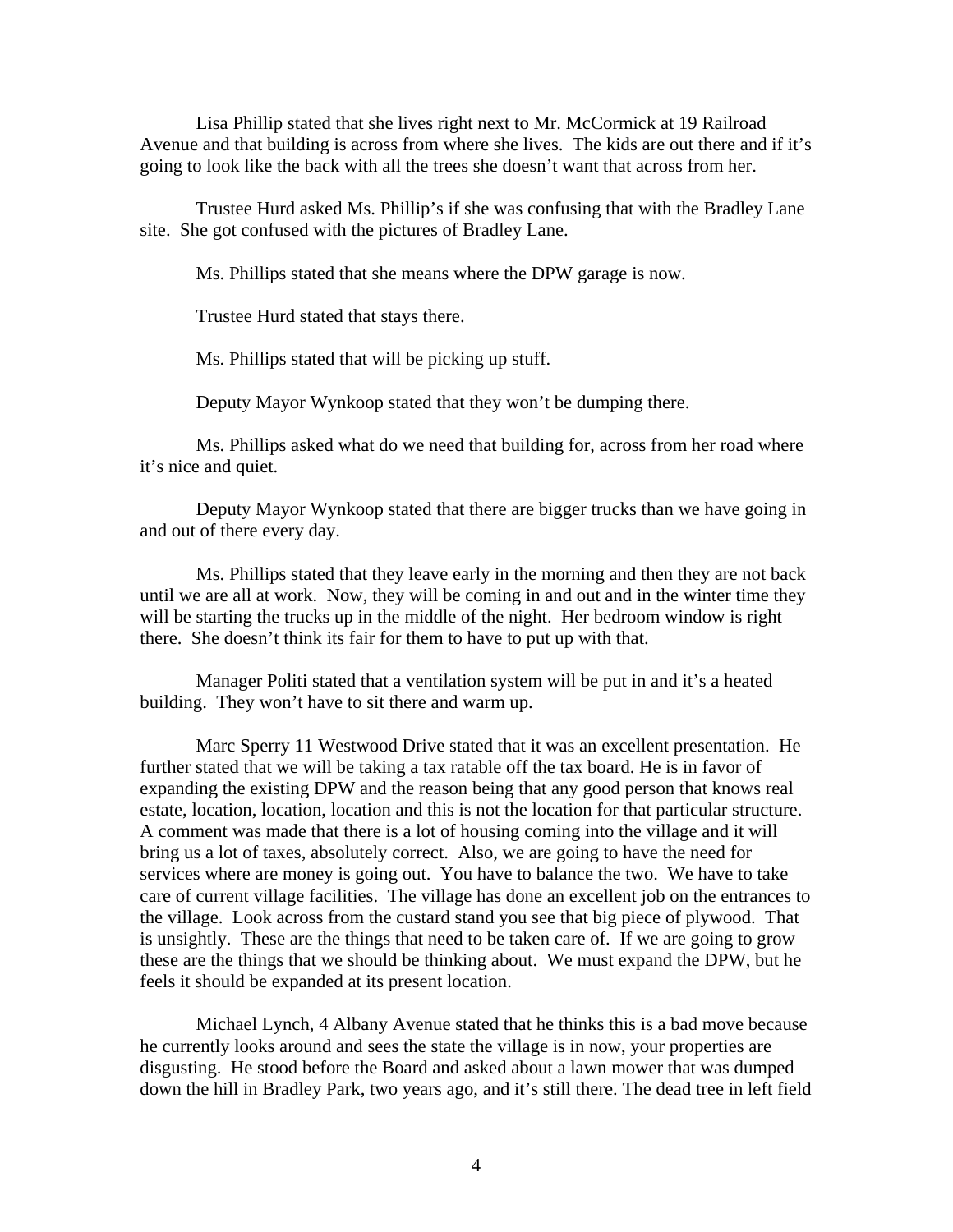is still there. The current DPW crew can't handle the work they have now and you're going to buy them a new building and put all this equipment in it. He can understand wanting to get the equipment out of the other one, but he thinks they are putting the cart before the horse.

 Robert Lynn, 36 Donna Chrystie Lane asked if the reason for the building was DPW expansion. Right now there are hydrants that need to be repaired. You can't get DPW to do anything. There is a storm drain on Oak Street that is open. They want to spend more money and they can't work with what they got.

 George Ronk, 30 Pleasant Avenue stated that he is not disagreeing that you don't need a new building, but there is property as you come down Bradley Lane right to the left, it's not the hill they showed. They could build it right there. You're going to have to bring tools up to the new building to fix trucks. You need a new building, but he can't see putting it in the middle of the village and taking it off the tax roll.

 Larry Sager, 78 Orchard Street stated that the presentation was based upon the growth of the village and that may never happen. It's also based upon the tax base going up which increases our taxes. It's nice to show an increase in expenses, but do it based on what we have now. He went to DPW himself. This is the first time he's been in the building in the 30 years he's been in the village and it's a shame. Its really bad inside. It's because of the guys at DPW don't have the time to maintain that building inside. He spoke to Walt Sweed and he advised Mr. Sager that the building on East Main Street is offices and storage. He asked how they were going to maintain the trucks and he was told they would have to come back down to the garage. He asked how were they going to gas up and Mr. Sweed advised him that they would have to come back down to the garage. You have the land. You were told you can't touch parkland; there is Home Rule in Albany. You did it at Olley Park, which is really Wanderling Park. They did a great deal of good deeds for this village and it should be Wanderling Park, it should never have been changed. The Board knew about this in November, why not have a public opinion then. Or you could have said we have the idea of expanding DPW, you didn't have to say where. That's open government.

 Keith Millspaugh, Millspaugh Furniture congratulated Trustee Hurd on a nice presentation and thanked him for including them because they are a growing business in the community and they are concerned about the community. He gave a little history so everyone knows why he's involved. He thanked the Planning Board for approving the building they are planning to construct. He knows everyone worked together to get him his approvals. When he was dealing with some questions he sat in on some meetings and he felt based on his experience as a Trustee 15 years ago, he was a trustee when Marc Sperry was Mayor, so you're hearing from a past mayor and past trustee. He came and he wasn't thrilled at what appeared to be a closed session. Decisions seemed to be made, there must have been discussion somewhere else because he didn't hear the discussion around the table like you were suppose to. Althea talked tonight about the open meetings law and he read a letter and submitted it to the minutes back in February regarding the open meetings law because he felt it wasn't happening the way it should. Then they hear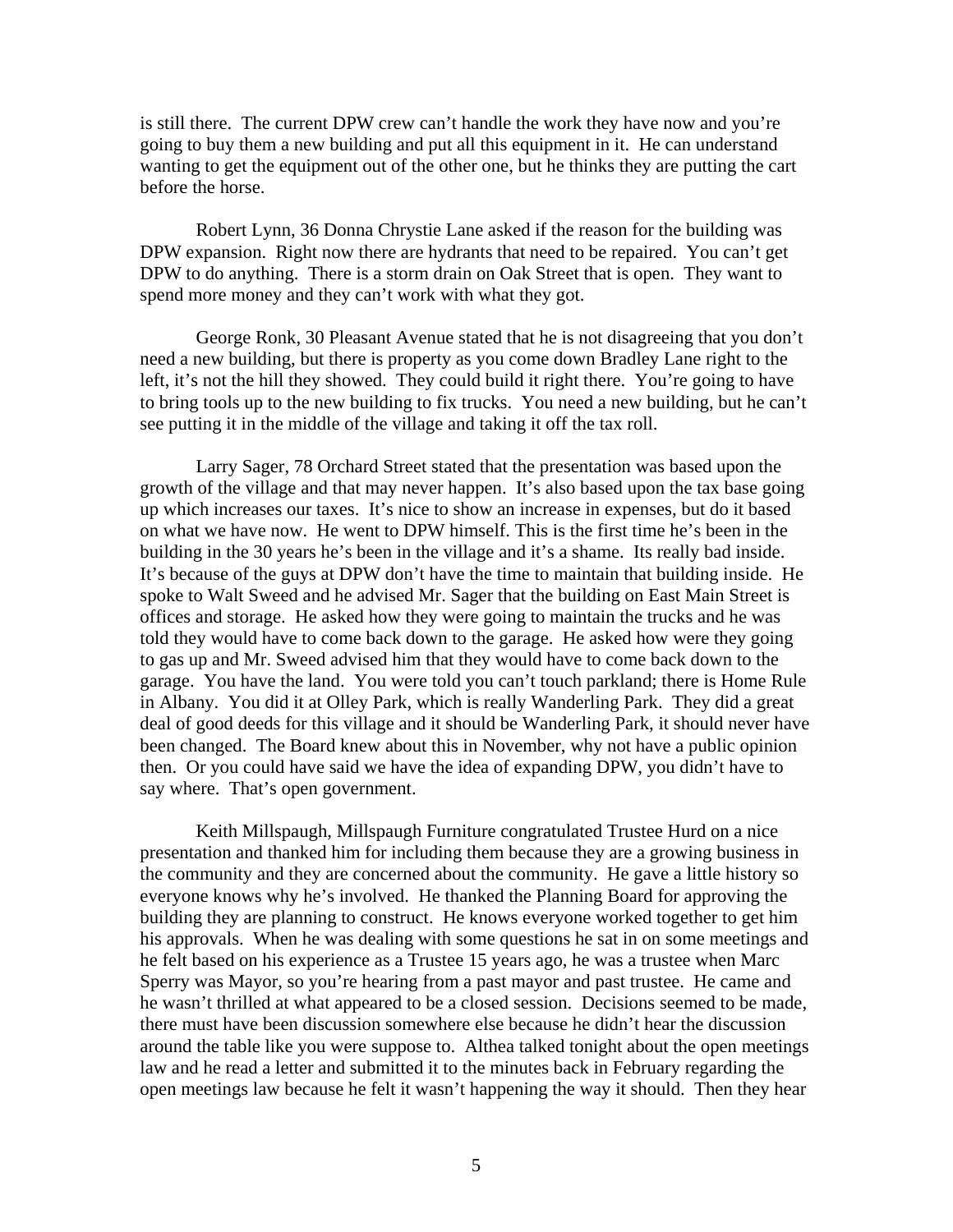the rumors about the property that is going to be potentially purchased here. Three executive sessions were mentioned in the agendas for those. Only two of those were voted on properly to enter into executive session for those meetings. There was a third that said something other then purchase of property. So, he knows it was on the agenda, but the minutes don't reflect that was what you went in for. So, if you had three meetings that third meeting shouldn't have happened. When we chose to spend taxpayers money, and from what he understands, you have to come out of executive session and make a motion in an open meeting. He asked if he was right on that.

Mr. Dowd stated that they haven't done that yet.

 Mr. Millspaugh asked, when they come out of executive session, did they close the executive session. Who made the decision to spend money on an appraisal?

Mr. Dowd stated the board.

 Mr. Millspaugh indicated that he doesn't see that in the minutes. Shouldn't that be in the minutes? He asked who chose to spend money on a consultant.

Mr. Dowd stated the board.

Mr. Millspaugh asked, shouldn't that be in the minutes?

Mr. Dowd stated that it should be.

 Mr. Millspaugh stated, but it's not in the minutes. There should have been some indication that some of these things were happening and yet they weren't happening. The village talks about things so people know what is going on. The Board chose to go into executive session when the only reason they could go into executive session for was the purchase of property and it was going to substantially affect the purchase price. He thinks that most of the people here tonight feel that it's not a smart thing to do which would only make the purchase price substantially go down if this group was making the decision. Maybe they think it might be a good decision if it wasn't going to be a dangerous setting as we've already heard people say that tonight. That a dangerous setting in a residential area, even though it is zoned I-2 opens up another question. We've contracted with Alan Sorensen, who is a planner, for a comprehensive plan and a downtown revitalization plan. He doesn't believe in any of the paper work that he saw that part of that plan was to have a DPW in the center of town. It doesn't make sense to build up the beauty of the community and maybe that was a site that was overlooked in our rezoning the downtown area, but he believes in the downtown area we now are stretching it down Route 52 east with the DeGroodt Laundromat and the shops at Star Glass and some of the other buildings. It looks like we're trying to expand the business district. He asked if there was a plan that shows DPW as a potential use for downtown Walden in that plan.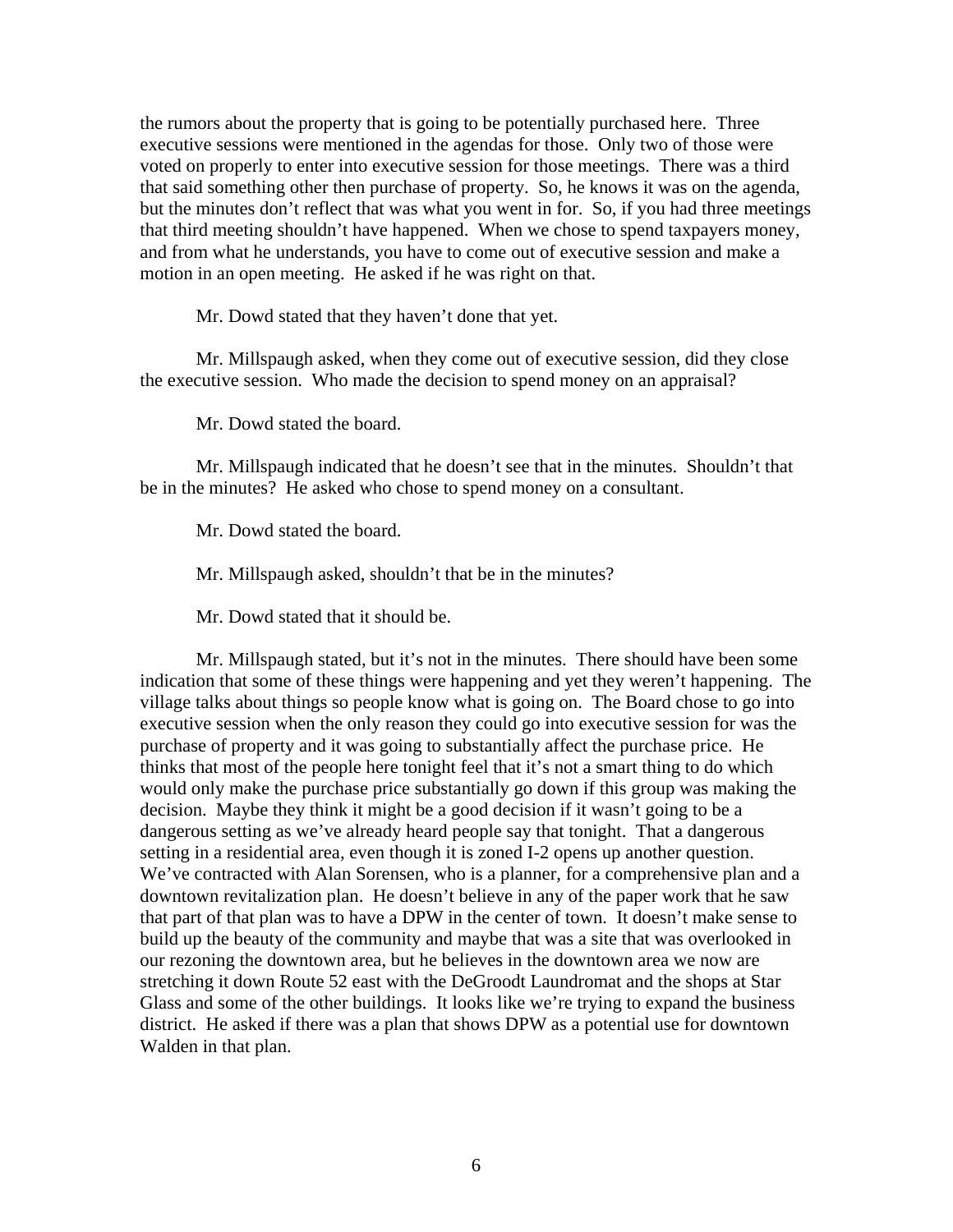Manager Politi stated that he thinks you have to go back to Trustee Hurd's presentation where an opportunity presented itself and he thinks from that standpoint is where you have to go.

 Mr. Millspaugh stated that Trustee Hurd chose some interesting words, kicking around ideas it came up that maybe we need a new place for a DPW. Trustee Hurd presented his charts, his 15 steps when he bought his house. Which step is expending DPW on that 1-15, obviously it was a plan step, it was a step that was kicked around and suddenly, because an opportunity presents itself it becomes an urgent need. Obviously it's not an urgent need if the building wasn't going to be available to us six weeks or ten weeks ago whenever that was. Now it's urgent. He asked if he could ask for a roll call of who has their mind made up.

 Mayor Pellegrino stated no. If anyone is going to ask for a roll call it's going to be me.

 Mr. Millspaugh stated that he's just asking for an opinion. Nobody here knows what anybodies opinion is that sits on this board. We have the impression that this deal is like a 99% done deal. He asked if he was wrong.

 Mayor Pellegrino stated that he doesn't even know what is going to happen tonight when they take the vote.

Mr. Millspaugh asked what the vote tonight was for.

 Trustee Hurd stated that he is going to make the motion for the board to adopt a bond to purchase the property at 49 East Main Street. Mr. Millspaugh can ask the board anything he wants. He wishes more of them would talk to the Board all the time. He further stated that they have to vote in public and they will. He's said this a thousand times at meetings, you elected us to be Village Trustees and the Mayor. We have a representational republic that is the United States of America. That is how we do things. There are 6,124 who live in this village that they answer to. They do the best they can, but it is their responsibility to make the decision. That's what they pay him for.

 Mr. Millspaugh stated that Trustee Hurd had that speech two weeks ago and he said yes, but don't you have an obligation to hear what the community has to say and don't they have the right to hear the dialogue that goes along with the board.

 Trustee Hurd stated that they are trustees 24/7/365 once they get elected. He doesn't walk in here at 6:30pm twice a month and say I have an idea, I want to talk to you and everybody listen. We talk to each other as individual trustees to kick around ideas all the time. We get excited about this village. Rocky will call him and say I have a great idea for this. Roy will talk to him and say have you heard about this before. We do this all day long. We try to be creative. We will be as open and honest with you forever. He's really proud of these people.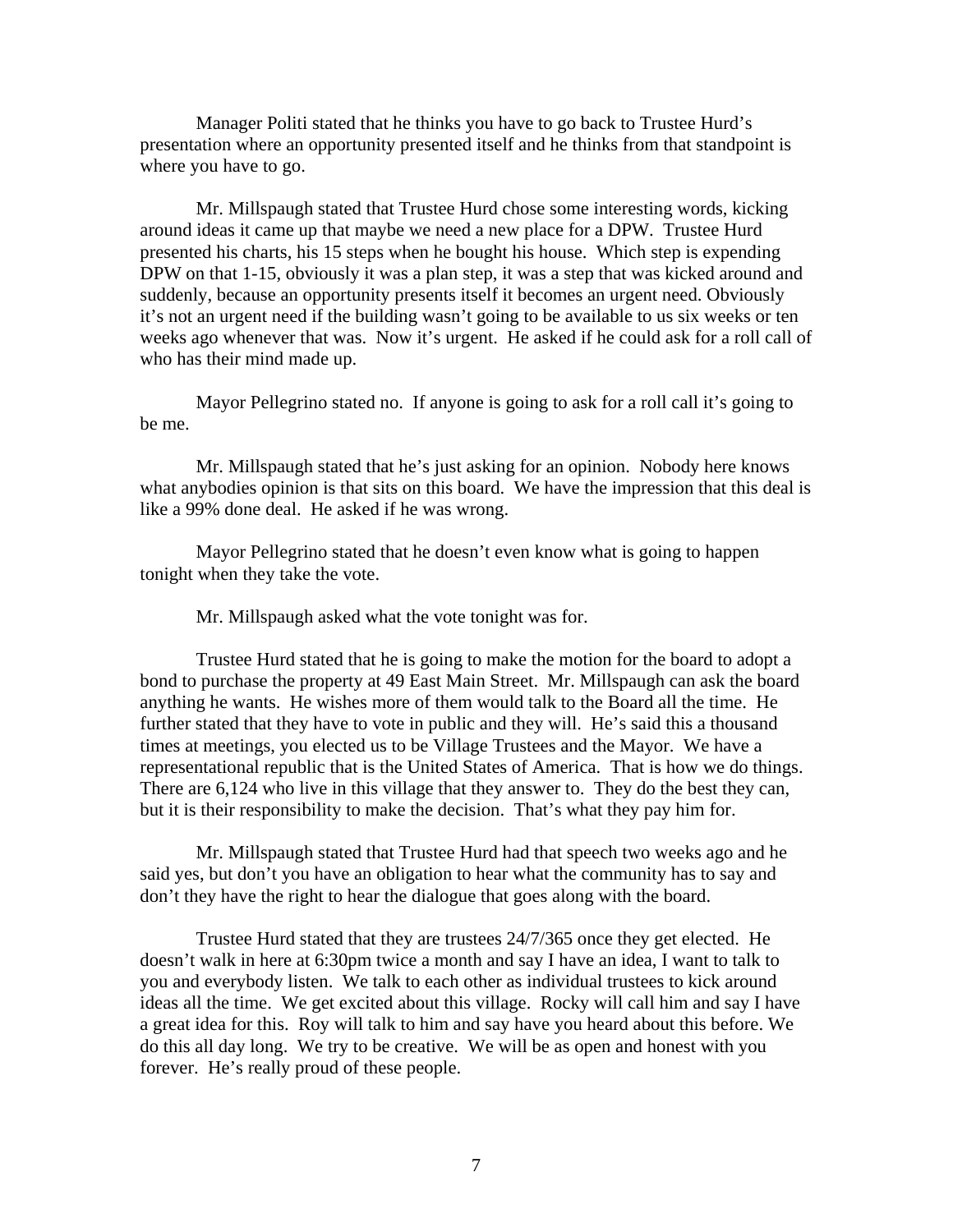Trustee DeJesus stated that actually there is a reference in Kevin's letter that if there is a need for a public referendum, the public has the right to petition. He feels that should be made very clear to the people here tonight.

Mr. Dowd stated that is only if the board passes the bond resolution.

Trustee DeJesus stated right.

 Trustee Hurd stated that we are funding are eighth program. We've done this every year. It costs money to maintain this village and money to improve this village. He would venture to say that the reason we are getting all the growth they are getting was because everybody, and he doesn't mean just the board or just the planning board, we have a lot of community volunteer groups and boards go back way before he got elected, who have put their heart and soul into this village. Everybody who he talks to say they can't believe how much progress they are making and how much more progress they are going to make. Developers don't come into a village and put up \$375.00 houses because they think the village looks like crap. They see an up and coming village and ladies and gentlemen we are up and coming. All the work we do and all the work DPW does improve all the quality of our life. He would like to ask Mr. Millspaugh a question, he realizes they are spending tax money, he realizes some of it is demand and it creates price rises, think about the value of your properties and how much they've risen in the last couple years and how much more they will rise in the future. That is a consideration to look at as well.

 Mr. Millspaugh stated, getting back to the point whether DPW should be in the center of town or not, not just a budget issue.

 Trustee Hurd stated that he's always considered this building the center of town, but that building there is located on a railroad track, the building behind it is a feed store, building next to it is a printing company, the building at the other end is a Laundromat, car wash, Package Lighting, NELCO, and body shop. That building isn't exactly water front property.

 Mr. Millspaugh stated that the address is E. Main Street which tells you this is Main Street.

 Trustee Hurd stated that the building is there. He feels the building is a very attractive building. There is a three wheel tandem parked there and all our trucks are smaller than that. We are going to fence in the area behind it. During the summer months they will be in a fenced in area and they can also be inside. This building is not just similar to the use of our building it's exactly the use of our building. Don't ignore the fact that we will be 2,200 sq. ft of office space and it's the first time we will ever be able to combined three departments in one location. Dean won't have to wait and talk to Walt, they don't have to wait to talk to the code enforcement officer and the public will be able to drive into the parking lot and go right in and get their questions answered at one location. Reasonable people can disagree. For some people the glass is half empty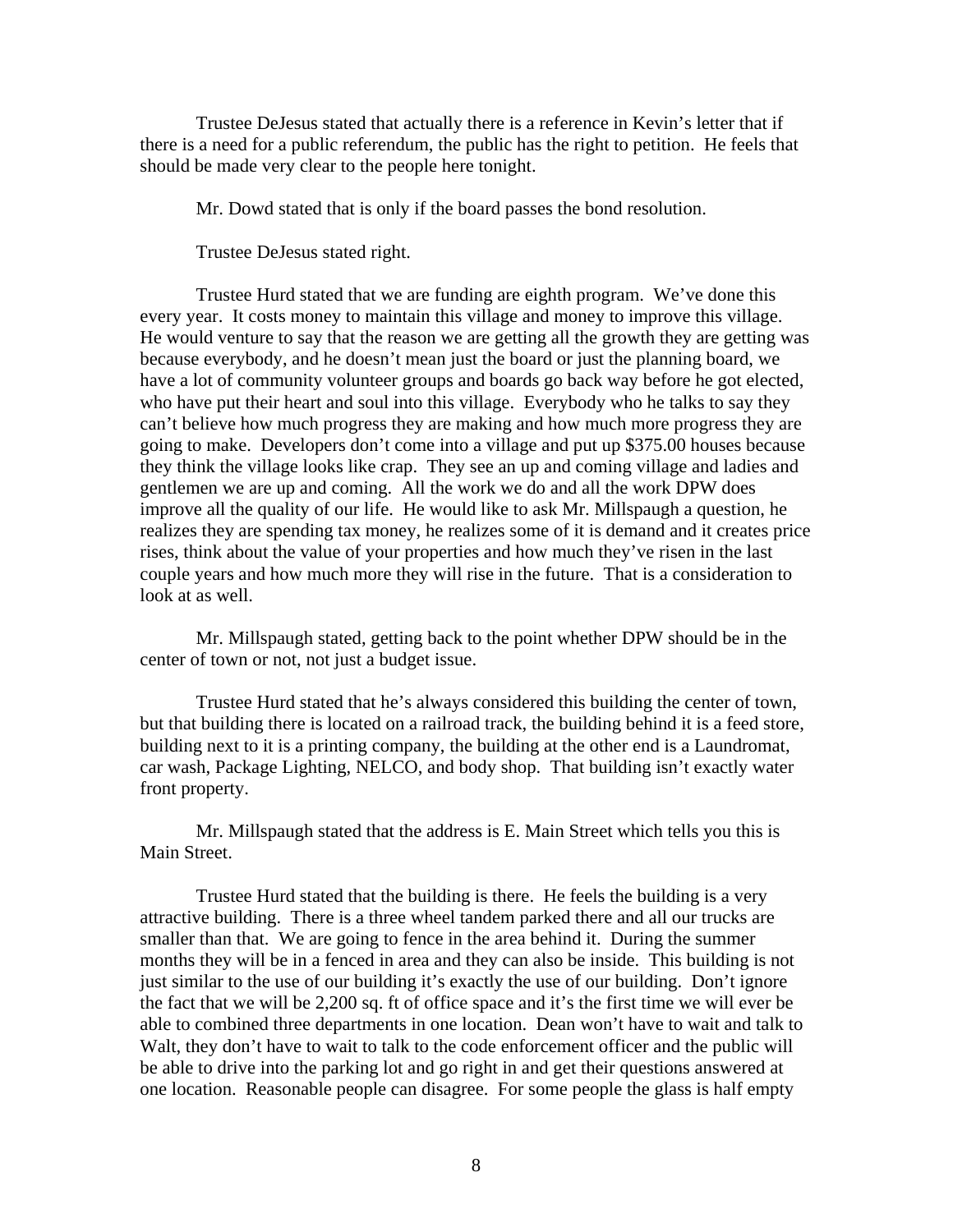and for some the glass is half full. We can look at facts and come to different conclusions. No one suggested for a moment this is not an emergency. We are using the facility we have right now. We are going to use the facility we have tomorrow and we're going to use the facility next month and forever. We're only going to modify the use a little bit. This is an opportunity to act now. We're never going to get this type of facility again for this cost.

 Trustee DeJesus stated that Mr. Millspaugh's letter in the paper he mentioned that we have closed government and he mentioned that with the letter of February  $10<sup>th</sup>$  as well. He asked Mr. Millspaugh if he considered executive session to be closed government.

 Mr. Millspaugh stated no, that's proper government. Then you make a motion to spend money. You can't do that in executive session.

 Trustee DeJesus stated that when he did his research on minutes going back to 1998 for example, August 23 and August 25, 1998, October 11 and 25, 1998 Mr. Millspaugh made motions to enter into executive sessions. He asked if Mr. Millspaugh considered they were having closed government then.

 Mr. Millspaugh stated no. There are eight reasons to go into executive session. He can pull them out and read them to him

 Trustee DeJesus stated that he is just saying the Mr. Millspaugh was on the board and he understood the need for executive sessions and he has documentation and if anyone wants to see it its right here indicating that Mr. Millspaugh in fact made motions to go into executive sessions, so how is it different from what we're doing. He's just comparing.

 Mr. Millspaugh stated that in all do respect though you cannot, in executive session, make a motion to spend taxpayer's money. It has to be in a public meeting.

Trustee Hurd stated that we are going to do that in front of you right now.

 Mr. Millspaugh stated that it happened at a meeting when you said we're going to go out, you authorized the manager, I guess, because we don't know what it says, to go out and get a consultant, also and get an appraisal. That was expending tax payer's money. That should have been in a motion after you reopened the meeting and its not.

Trustee Hurd stated that he thinks he said this is a small village.

 Mayor Pellegrino stated that he takes full responsibility for that. He asked if Mr. Millspaugh had anything else to say.

 Mr. Millspaugh stated that Trustee Hurd said that an abutment building was a pole barn.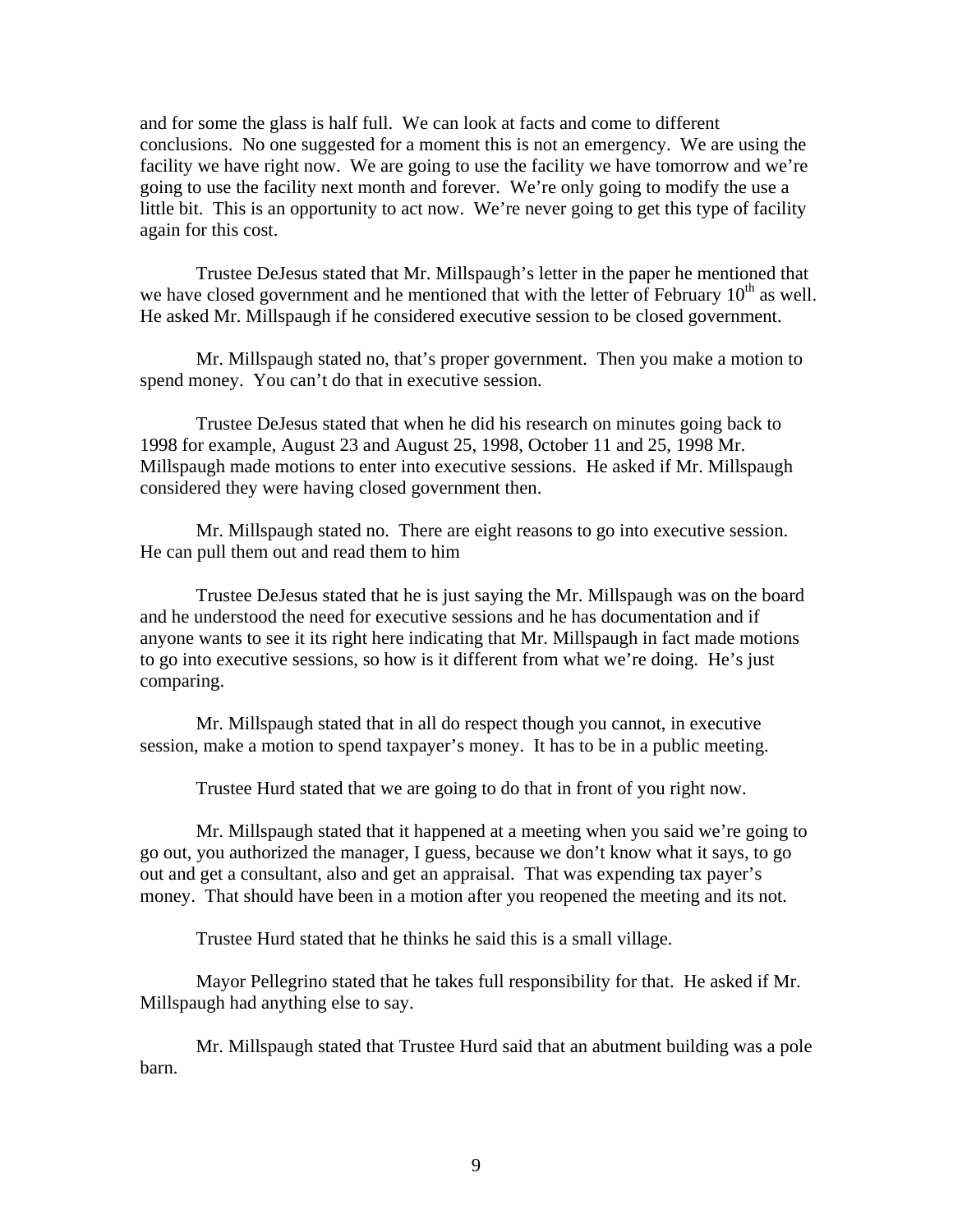Trustee Hurd stated that it's better than a pole barn.

Deputy Mayor Wynkoop stated that it's a steel building.

 Mr. Millspaugh stated that he's not a budget expert, however, last year the village was able to raise the general fund spending by \$738,000, appropriation, not necessarily to spend it. Three quarters the way through the year you're ahead of pace to spend more than what the budget is. He asked if he was correct.

Manager Politi stated no.

 Trustee Hurd stated that he saw Mr. Millspaugh's numbers and they are incorrect. Your conclusions are because you don't have the information.

 Manager Politi stated that we get a monthly report each month and we are right on track. We are close on a couple lines.

Mr. Millspaugh stated that you're over on some lines, significantly.

Trustee Hurd stated that they do reconciliation's every month to balance that out.

Mr. Millspaugh asked about the increase in the retirement funds.

Manager Politi stated that has been for the last two years.

 Mr. Millspaugh stated that this is all significant because it goes back to the tax report. He asked when the increase in retirement went into effect.

Manager Politi stated that it went in this year and it will be next year.

 Mr. Millspaugh asked why it looks as though the retirement; the amount that was appropriated is about twice what it needs to be in some instances.

 Manager Politi invited Mr. Millspaugh to come to his office and go over this. He will show the budget is moving along fine.

 Mr. Millspaugh stated that he will be at the budget work sessions if they allow him to participate.

 Mr. Millspaugh further asked if the revenues were going to be lower because of interfund transfers from the water and sewer. It looks like they are down about \$25,000.

 Manager Politi stated that he doesn't have his budget or report in front of him so Mr. Millspaugh is welcome to come to his office and go through this.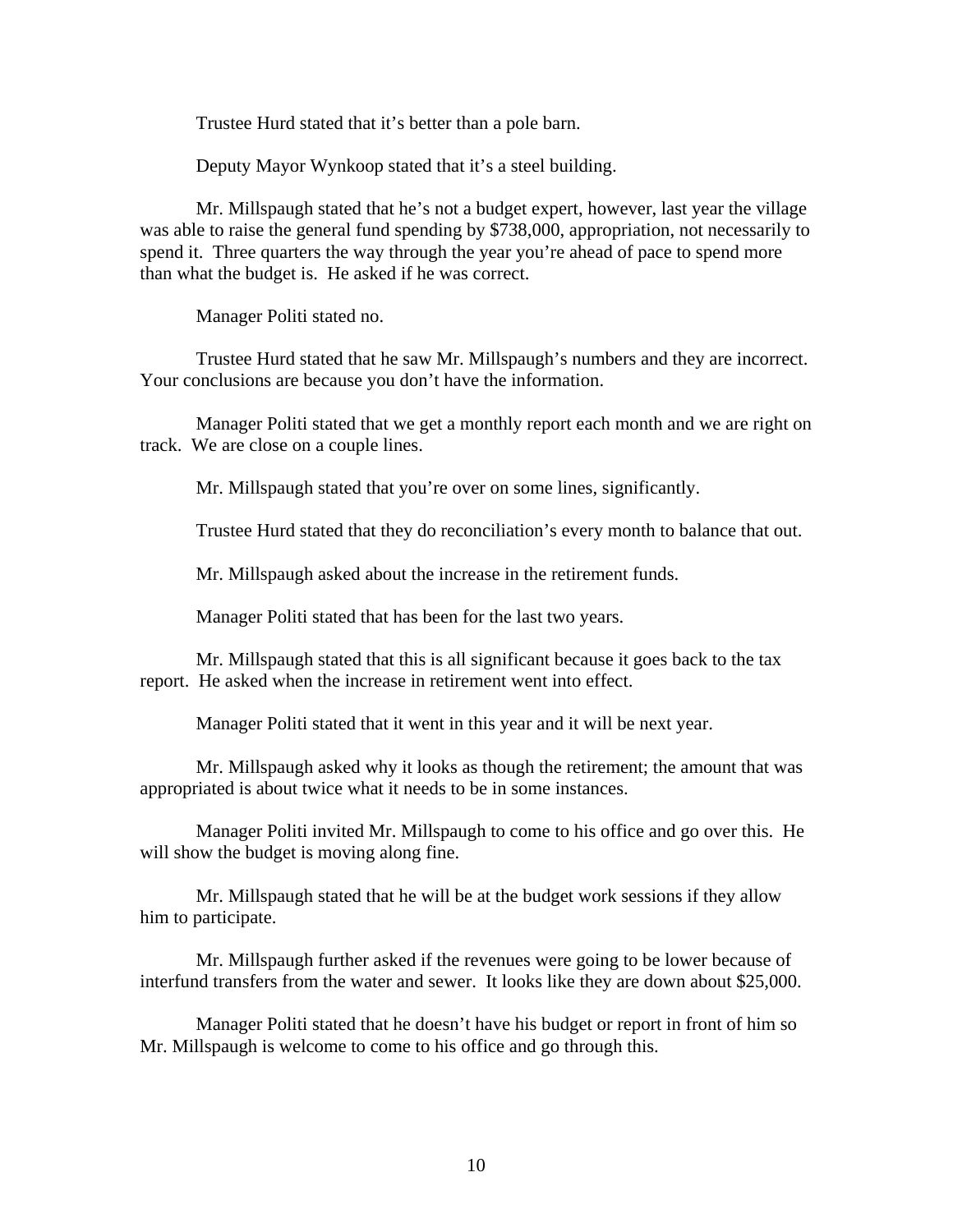Mayor Pellegrino asked Mr. Millspaugh if he would like to come in and go over that with the Manager and himself.

Mr. Millspaugh stated yes.

 Trustee DeJesus stated that Mr.Millspaugh's points are very well taken and he is on this budget issue. It's not what they are discussing now, but when that point comes he would be happy to listen to what Mr. Millspaugh has to say about that. You're really addressing the issue of the building. He understands Mr. Millspaugh has legitimate questions, but he would appreciate it if he would stick to the issue of the building.

 Mr. Millspaugh stated that he will close up with one last point. Mr. Hurds presentation he showed all the new developments and he realizes the board is not allowed to talk about Jacobs Ridge because of the possible legal suit, however, here is a perfect example of a significant problem that comes from these developments and who has to pay to fix all the things that go wrong. Those are all taxpayers' expenses unless you have a bond and you can hold the developer responsible. He also knows they get reduce, maybe they should and maybe they shouldn't. However, there are many expenses and many problems that come with these things. He knows in another development, he doesn't have the name; there was a direct connection of a sewer line into the storm sewer. That was corrected at taxpayer's money. Who connects these things and how is it going to be prevented. It all costs more money. We take our final cost benefit analysis and say is the cost of spending the money in this one instance, is it giving us enough benefit for the dollars that we are spending rather then spending it in another way that would be much more suitable for the village. He doesn't argue there might be a need for increasing the size of DPW. The question is where and when.

 Joe Roebuck, 1 Sadlier Place stated that as far as purchasing the building, whether it's a good idea or not is up to you people. You're the ones that they put there faith into when they ran for election. We all had a chance to step up and run for election and nobody wanted to. As far as complaining about trucks that are going to be in and out of this facility he thinks it's ridiculous at this point. If you want to complain about what was built there you should have done it when he applied for the building permit, not when he wants to sell it. He thinks this is ridiculous. He thanks the board for their time, the decision is theirs, and we voted for you and put you in there to do what is the best for us. The village is growing and DPW has to grown, everything grows. If you don't buy this land here where are you going to go in the village and get another 4 or 5 acres to put up another DPW?

## **Audited Bills**

Trustee Keator moved to pay the audited bills of March 23, 2004. Seconded by Trustee Norman. All ayes. Motion carried.

### **Bond Resolution to Authorize the Purchase and Financing of 49 E. Main Street**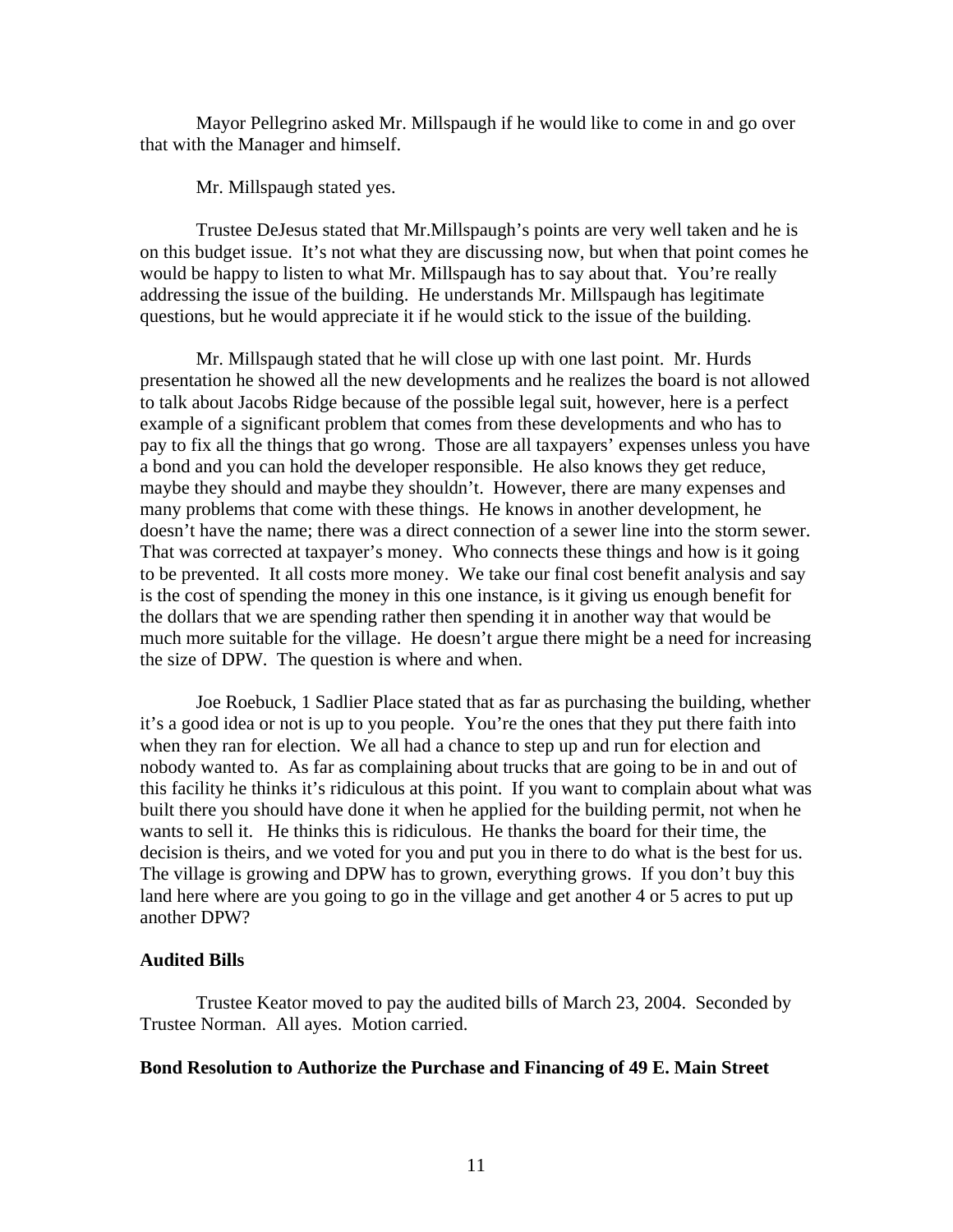Trustee Hurd moved to declare the Board of Trustees lead agency and declare a negative declaration under SEQRA. Seconded by Trustee Wynkoop.

 Trustee Hurd moved to adopt a resolution authorizing the issuance of \$530,000 serial bonds of the Village of Walden, Orange County, New York, to pay the cost of the purchase of a building located at 49 East Main Street, Walden, New York, for highway garage and office use by the Village of Walden and the partial reconstruction thereof in and for said Village. Seconded by Trustee Keator.

 Mr. Dowd stated that since this is a bond resolution it requires five votes to carry. Since it is for more than five years it will be subject to permissive referendum.

Trustee DeJesus asked the attorney to explain permissive referendum.

 Mr. Dowd explained that permissive referendum basically is if there is a petition filed by the residents of the village numbering more than, he believes it is 5% of the number of votes cast in the gubernatorial election they can force this to a ballot proposition to see whether or not to borrow the money. They need the petition filed in accordance with the law. The time will begin to run upon publication of the notice of adoption.

 Trustee DeJesus stated that this has been bouncing back and forth in his head and there are some legitimate concerns such as the location of the building and the fact that it is in the middle of the village and Trustee Hurd brought the issue that this is the center of the village. There was a concern by Mr. McCormick about the trucks and a concern by Ms. Phillips concerning the fact that the trucks will be in operation during the winter are they going to be started and running and what hours would that be.

 Manager Politi explained that the mechanic bay will be down below, keep the salt shed down below, keep the plowing down below; because it's seasonal you don't need it up here. The trucks that would be uptown would be in a heated building. You're starting them and leaving. There is no need to let them run.

 Trustee DeJesus stated that Mr. Sperry indicated that while in favor of expanding the building, Keith also said this, that he was not sure about the location, whether it was a good location. Becky's pictures were very telling in essence because of the concern and he would have the same concern and if we do vote on this tonight and approve this that we cannot have the kind of mess that Becky just showed us at this site. He's never been over there and it doesn't look good. He walks a lot around the village and he walked into the park the other day and the house in the community park is falling apart. That has to be addressed. Larry mentioned the Home Rule situation going to Albany and ask permission to expand on the current site. There are concerns because there used to be a land fill at DPW. He asked if that was right.

Manager Politi stated not a landfill.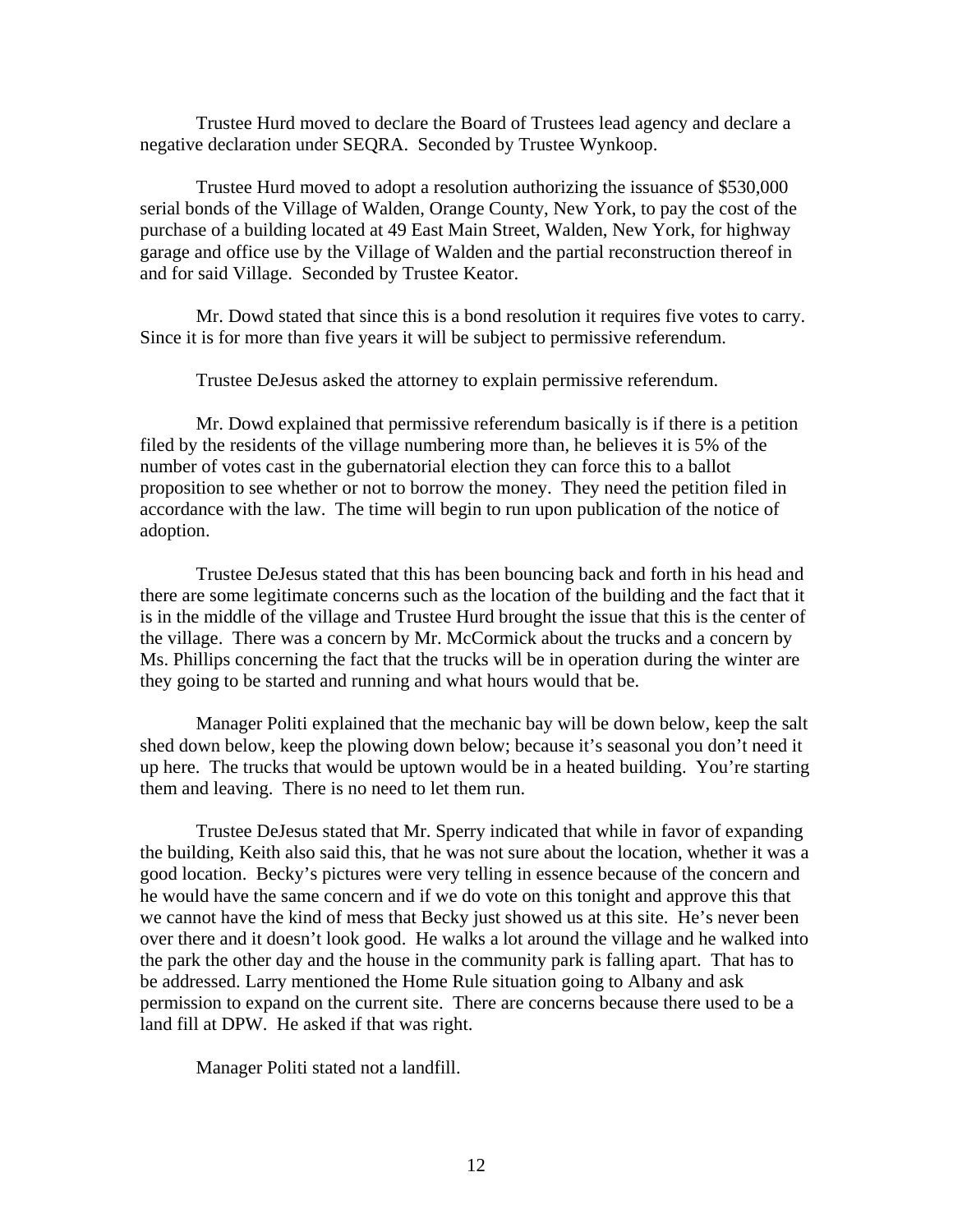Deputy Mayor Wynkoop stated that there was a lot of stuff dumped there, branches and other stuff.

 Trustee DeJesus asked if it was determined what the tax assessment is for the building and what the impact would be on the building.

Manager Politi stated that it's being developed right now.

Trustee Hurd stated about \$4,000.

Manager Politi stated that the true assessment number is being developed.

 Trustee DeJesus stated that they talked about the bond and it's not going to have an impact on this year's budget. Its no secret that he's been saying at board meetings that he would not support a tax increase in this year's budget. Everything has an impact on the taxes. Contrary to belief that \$38,000 that the library was approved to expend this year by the voters, notion was that it does not impact the village budget and it absolutely does. There was talk to take it from pile A and put it in pile B, but how are you going to fund what you're taking from here. His concern is when they voted to support the County Executive to increase sales tax. We are talking about increases in the water and sewer fees. This is a very difficult decision for him.

 Trustee Hurd stated that Trustee DeJesus always takes the time to the effort to be very amicable and that is good. The easiest thing for the board to do and the most popular thing for them to do is to do nothing. Come here vote and go home. Over ten years ago there was a three year period where the board took about \$70,000 a year for three years from water and sewer surplus to balance the budget at zero. They were heroes. They could say not 1% tax increase. That was extremely irresponsible, because guess what happened. As soon as that surplus ran out and they ran into problems they got substantial rate increase. Their job is to look at for the welfare of all of them. Like a ship they have to look out ahead, there could be icebergs ahead. Not doing it and taking the money, we could say we could take this money and lower our budget a little bit. Maybe a tax rebate. It would be the equivalent of throwing a cocktail party on the deck of the Titanic. He knows investing in our infrastructure costs a lot of money, but it's an investment and he thinks it worth it.

 Trustee Keator thanked Becky for the pictures, they were great. She has seen a few of those sites, but she opened up her eyes to a couple other things. We don't have any other place that we can build this, because there is an issue with the parkland right now and we don't know if we are going to get over it. There is no place to go. We are growing. There are 300 homes to be built in the next half a dozen years. She doesn't think this is the best location. Do we have the chose; a lot of you seem to think so. She did for a while. It is the center of town. When she looks at that building she likes the way it looks. She would like something written someplace saying maintenance on this building is done routinely every six months. What ever it takes to keep it that way. She understands the issues with the street and the children. She grew up on Orange Avenue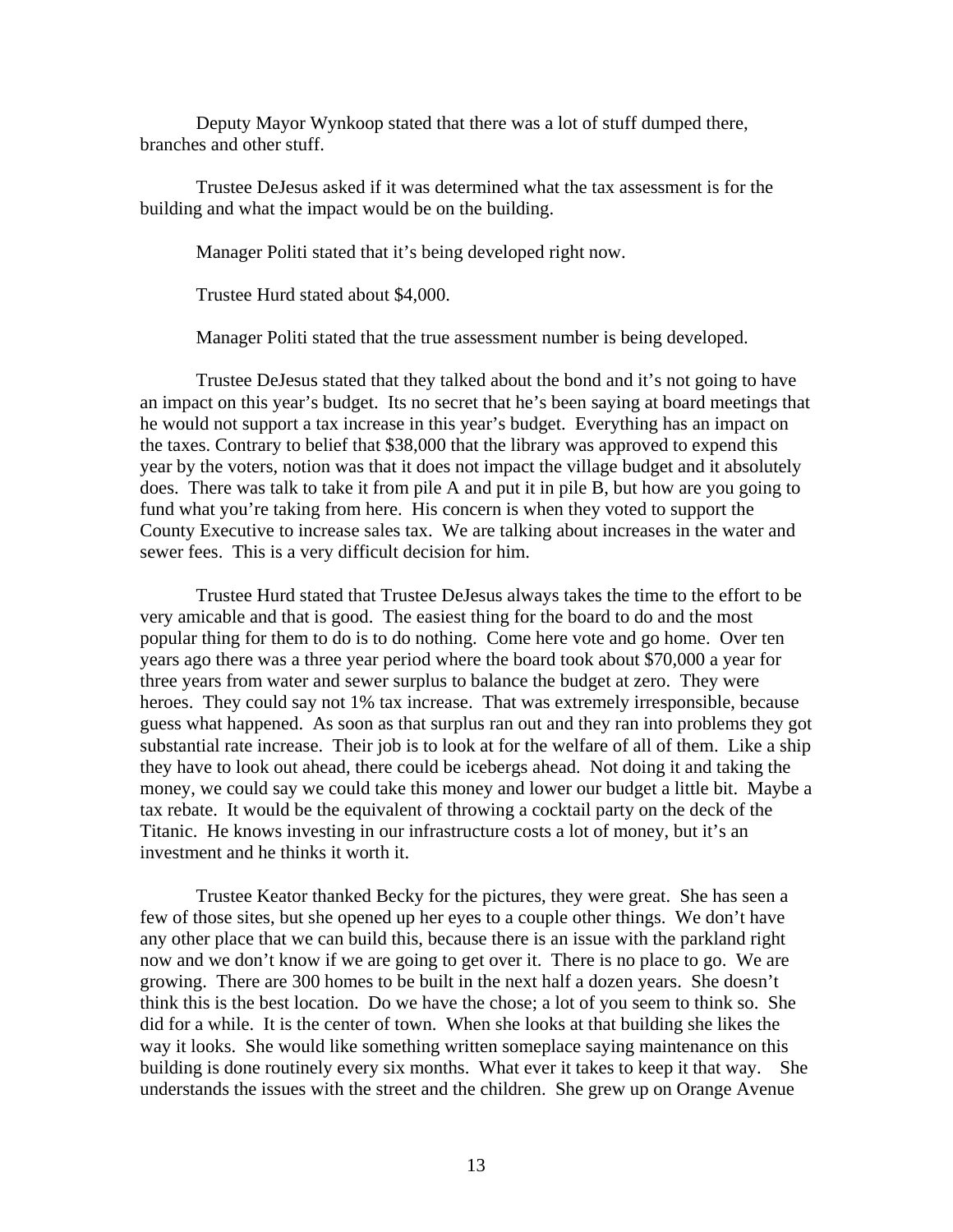and there is a lot more traffic now then there was then and she knew where she could play and where she couldn't. She agrees with Trustee Hurd, when she sees that \$818,000 and realize that doesn't include property if we had to purchase it. The reason they went back and forth with Mr. DeGroodt with this was because he wanted more money than we were willing to spend. \$430,000 was the most they were going to do. He walked away from it once and then came back to us. Two weeks ago Trustee Hurd brought the notification to you and that is why we are here tonight. Nothing was done in private; nothing was done in close doors. We did what we were supposed to do. The numbers that were omitted she apologizes for that. She doesn't know how that happened, but they were omitted. It's not the prime location, but right now she can't think of any property in the village that they could purchase to put a DPW garage.

On roll call Trustees Raymondo voted yes.

Trustee DeJesus stated that the only reason he's going to vote this way is because the board doesn't have the last say. Remember the permissive referendum. Basically he wrote down all the concerns that were expressed and they are real concerns and they are things the board has to stay on top of. In voting for this motion he's doing it with the understanding, he's been agonizing over this to this very minute, with the understanding that he knows the public has the ability to have a referendum. Becky indicated that she collected so many signatures, perhaps she can if that's the way to go. This is the only reason he is voting yes on the motion.

 Trustee Hurd stated that obviously he's voting yes. If this goes to a public referendum that is our system of government, that is how we do things, out in the open. He says if that is what you truly want in this village he wants this building; remember we are making a vote here in front of all of you, my friends and neighbors. If you wish to gather signatures to put this on a ballot for the bond resolution and you don't want this building, he can live with that. When you get to the part where you have to start defending your point of view, you'll have to do your engineering studies and probably you'll have to come up with your solutions which they will listen.

Trustees Keator, Norman and Wynkoop voted yes.

Deputy Mayor Wynkoop further stated that he's lived in this village a long time, almost his whole life. He pays taxes just like everybody else pays taxes and he pays on two pieces. We are in need of expansion of DPW. If we wait this opportunity is not going to present itself again. He voted yes too.

Mayor Pellegrino voted yes. All ayes. Resolution adopted.

#### **Request for Use of Firing Range-Orange County Sheriff's Office**

Mayor Pellegrino indicated that the Orange County Sheriff's Department is requesting use of our firing range from March  $29<sup>th</sup>$  – April 2, 2004 from 7am-3pm.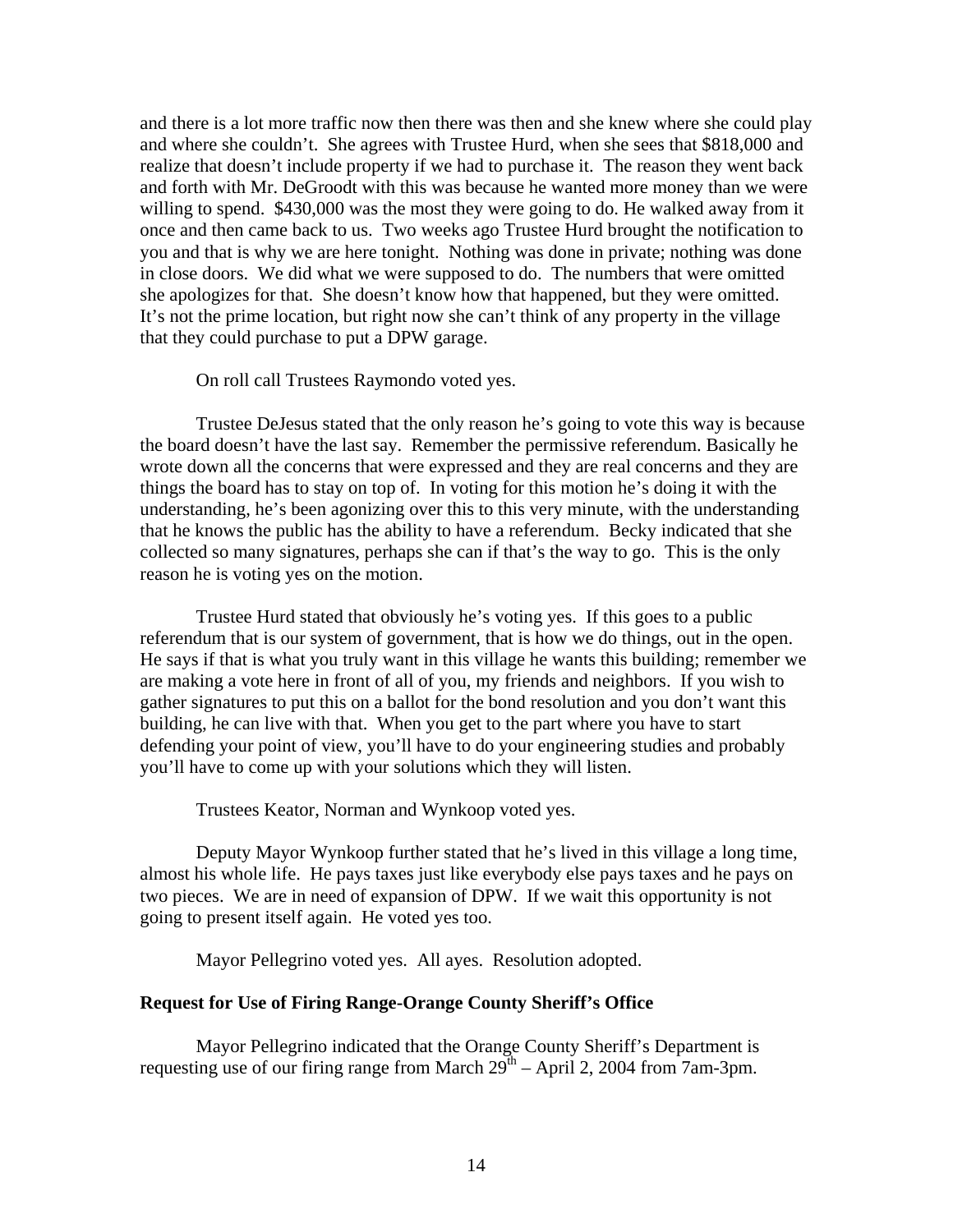Trustee Raymondo stated that this came up before and he asked how many rounds and what kind of ammunition was expended on that range. This is the Village of Walden Police Department's firing range and they should be looking for revenues from Orange County and other municipalities that use that range. There was also a request from the New York Air National Guard. He has no problem with that. The Air National Guard wouldn't be able to pay us. They don't use that range on a regular basis. At one time Orange County was using the Westchester range and they stopped them and he's not sure if they were paying them or not. He brought up the same concern as before about he would like to have a log of how many people are using the firing range, what type of ammunition they are using and how many rounds. He wants the board to really think about charging them for it.

 Trustee DeJesus asked Chief Holmes what kind of impact does this have. It's not just the village using it.

 Chief Holmes stated that the Town uses it twice a year, we use it twice a year and in the new contract we might use it three times a year. The Air National Guard used it four years ago and they allow us to use their computer weapons and we get to use their instructors.

Trustee DeJesus asked if other municipalities have financial arrangements.

Chief Holmes stated not to his knowledge.

Trustee DeJesus asked what kind of impact.

 Chief Holmes stated that they've limited the number of people that fire to twenty or less. His conversations with the Sheriff is within the next year or two years the sheriff's department and the county are trying to build a range that would be county wide.

 Mayor Pellegrino asked Trustee Raymondo if he would feel more comfortable with more information on the type of ammo and the shots fired.

 Trustee Raymondo stated that he thinks that will be a requirement with DEC at all ranges.

Chief Holmes stated that they are following EPA guidelines.

 Trustee DeJesus moved to approve the use of the firing range by the Orange County Sheriff's Department March  $29<sup>th</sup> - April 2$ , 2004 from 7am-3pm. Seconded by Trustee Norman.

Trustee Hurd asked Trustee Raymondo if he's saying he wants the village to investigate this for the future, but you're okay with it now.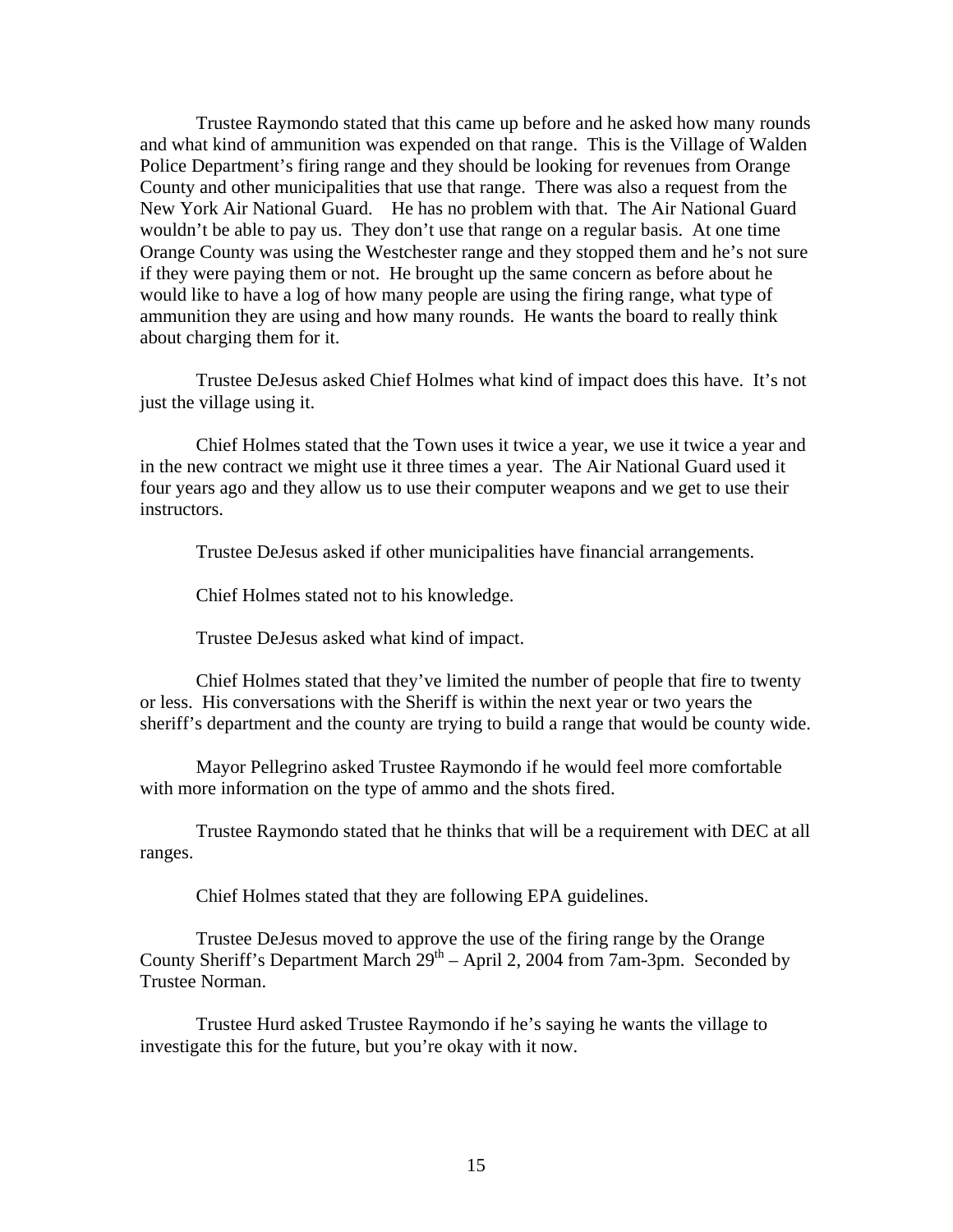Trustee Raymondo indicated that he is okay with it now, but you have to think about one thing and he's said it before, eventually you're going to have to alleviate that range and you have to know what you are firing out there.

All ayes. Motion carried.

## **Request for Use of Firing Range – New York Air National Guard**

Trustee Raymondo moved to permit the New York Air National Guard to use the firing range May  $3^{rd}$  – May 14<sup>th</sup>, 2004. Seconded by Trustee Hurd. All ayes. Motion carried.

#### **Review Sign Regulations**

Trustee Raymondo moved to table the review of signs regulations until next work session. Seconded by Trustee Hurd. All ayes. Motion carried.

#### **Mekeel Rezone Request**

Mayor Pellegrino stated that there was a request to rezone the property, Section 313, Block 1, Lot 1 of the tax map which is presently zoned I-1. There is a potential sale. They are requesting to rezone it residential.

 Mr. Dowd stated that the village has a master plan committee that has just begun to work and it would seem to him that to rezone five acres from industrial to residential, so they can put more houses on it, may not be what the recommendations of the master plan committee would be. He suggests the village write the people a letter and say you are in a master plan process and you are referring it to the master plan committee and it will take some time for review plan and what they want to recommend to this board as to whether this should be rezoned or not.

 Mayor Pellegrino suggested that board members get together and walk the property so they are familiar with it.

#### **Informational/Manager's Report**

 Manager Politi stated that he delivered the 2004-2005 proposed budget to the Village Clerk on March 19, 2004. He would like to set dates for review.

It was the consensus of the board to hold budget work sessions March  $29<sup>th</sup>$ , March  $30<sup>th</sup>$  and April  $2<sup>nd</sup>$ , 2004 at 7:30pm.

### **Board Comments**

Mayor Pellegrino congratulated Brian Sebring, he was appointed to the Planning Board. He's done a great job, he's a great guy and he keeps the village in his heart.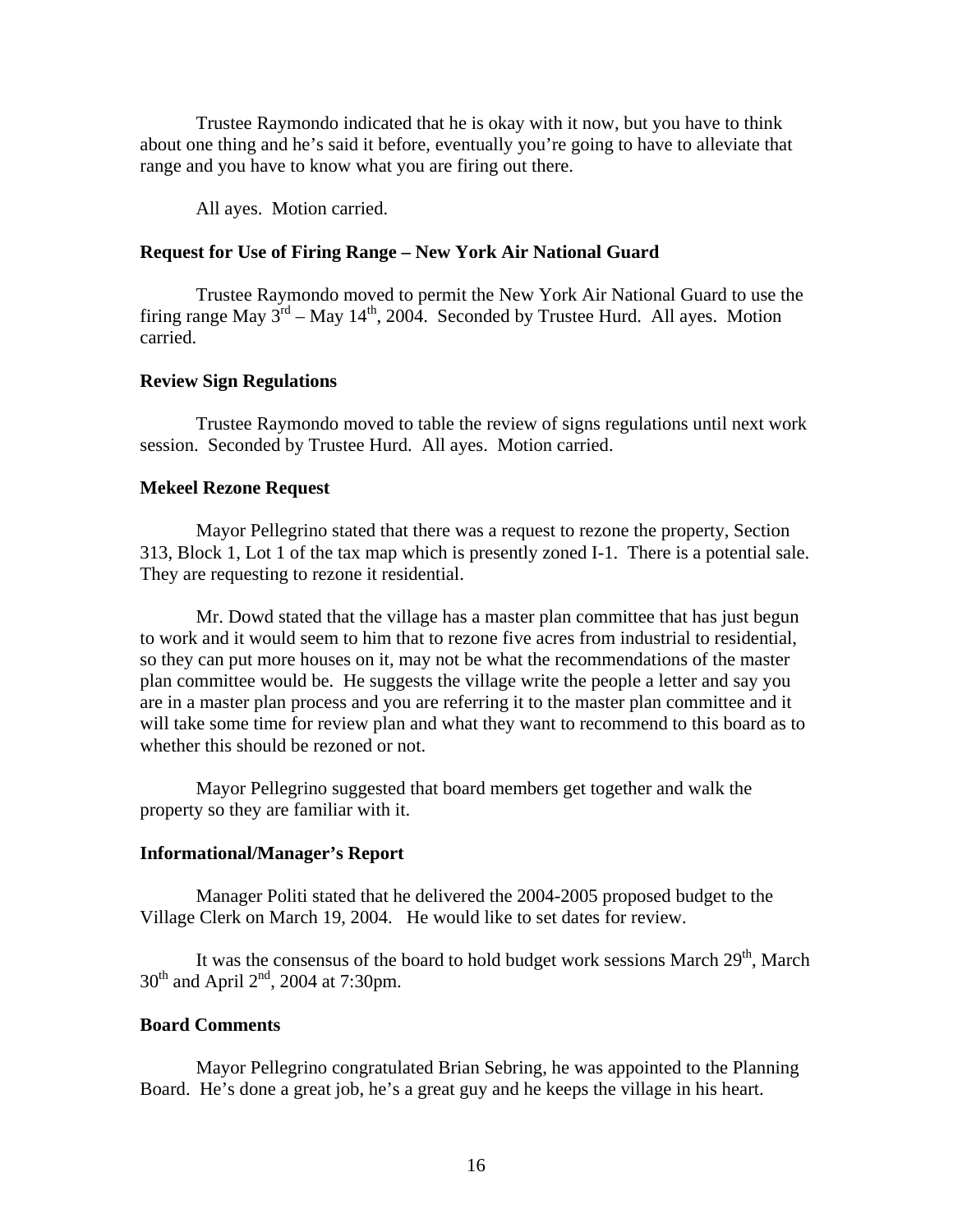Trustee DeJesus passed a resume to the manager of someone who would like to fill the vacancy on the zoning board.

 Deputy Mayor Wynkoop asked when is the village going to get to some of these streets.

 Manager Politi stated that the plants haven't opened yet. We have been doing cold patch.

 Trustee Norman stated that Bob Lynn spoke to her and Deputy Mayor Wynkoop about fire hydrants. She feels the village should take a look at them.

Manager Politi stated that he has the list.

 Trustee DeJesus stated that he doesn't understand the comment about the fire hydrants.

Trustee Raymondo asked, how do you pull them out?

 Manager Politi stated that there were two on the corner of Oak Street and North Montgomery Street. One broke over, so they removed the old one. There is still a hydrant there.

 Mr. Lynn stated that if there is a MVA and a hydrant is broken a report should be generated and given to the manager immediately and the insurance company should be billed that week. Taxpayers shouldn't have to pay for that.

 Trustee DeJesus stated that he looked at the village's website they other day. He asked who the web master was.

Manager Politi stated RDP Video.

 Trustee DeJesus asked if the website can be updated, Connie Flickenschild is still listed as a trustee.

Trustee DeJesus asked if we know how many hits we get.

Manager Politi stated that he can generate that.

 Trustee DeJesus stated that he would like to know if anyone visits our website and how we can make it more useful. Minutes should be on that, agendas should be on that.

 Trustee DeJesus stated that there was an issue about DPW that he mentioned to the manager with Walt coming on board. He thought it would be a good idea. There was a change in the administration there and he thinks it would be a good idea to get a sense